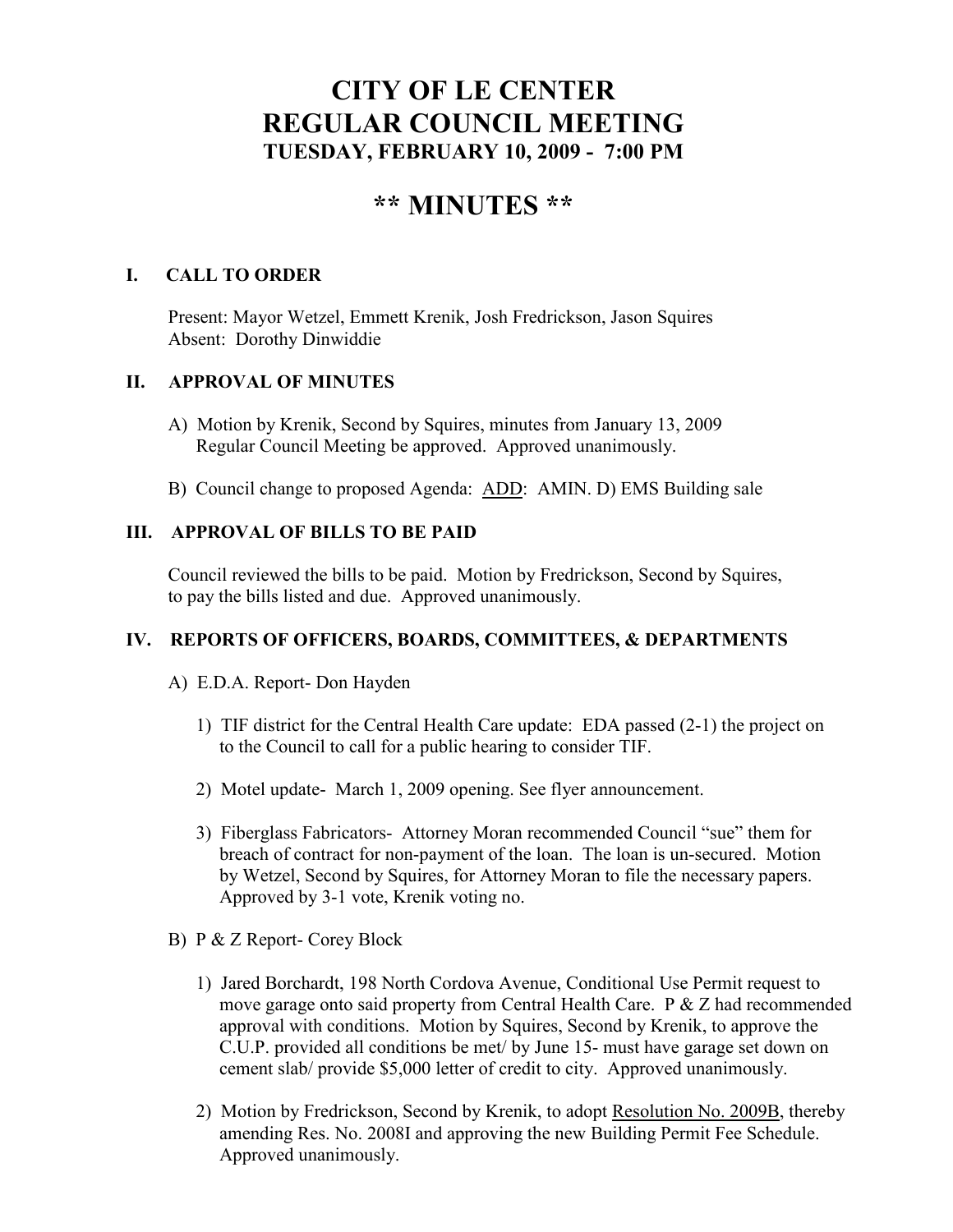- 3) Motion by Krenik, Second by Squires, to adopt Resolution No. 2009C, thereby approving the new Planning & Development Fee Schedule. Approved unanimously.
- C) Municipal Liquor Store

On-Sale Manager Mike Nelson gave the January report: Sales were \$68,397.35; down \$10,800 from December. Nelson reported: Jan. entertainment was successful/ dart tourney coming up/ Feb. 13 wine tasting at the Legion was planned.

D) Police Department

Police Chief Pfarr reported on the police activities for month of January: 111 calls/ 2,756 miles patrolled/ Pfarr presented department objectives list for 2009/ exploring new avenues for grant moneys for equipment.

- 1) Motorized golf cart ordinance: Motion by Squires, Second by Krenik, to adopt Ordinance No. 2009-2, thereby approving the Motorized Golf Cart Ordinance. Approved unanimously. Ordinance takes effect after publication.
- E) Water, Sewer, Streets, Parks

 Public Works Superintendent Curt Roemhildt gave his monthly report: Regional water meeting held in Le Center was well attended/ city metered 63 million gallons of water in 2008/ cost of \$4,000 to clean the water tower of mildew stains.

- 1) Motel E.D.U.'s- hold off discussion until further information.
- F) Bolton & Menk Engineering- Joel Hawbaker
	- 1) 2006 Street & Utility Project: waiting til spring to shoot the crowns on Sharon & Minnesota streets due to the freeze/thaw conditions.
	- 2) 2009 Street Project (proposed): on hold for now; Hawbaker discuss with county engineer on where they stand on this project.
	- 3) 2010 Minnesota Street Project: soil boring reports are done/ waiting for the next property owner/ citizen committee meeting to finalize some decisions.

#### **V. PUBLIC FORUM**

There were no petitions, requests, or communications from the public.

#### **VI. OLD BUSI ESS**

A) Motion by Krenik, Second by Fredrickson, to approve the  $2<sup>nd</sup>$  Reading of the Electric Franchise Ordinance No. 2009-1 (with Alliant Energy). Approved unanimously. Ordinance takes effect after publication.